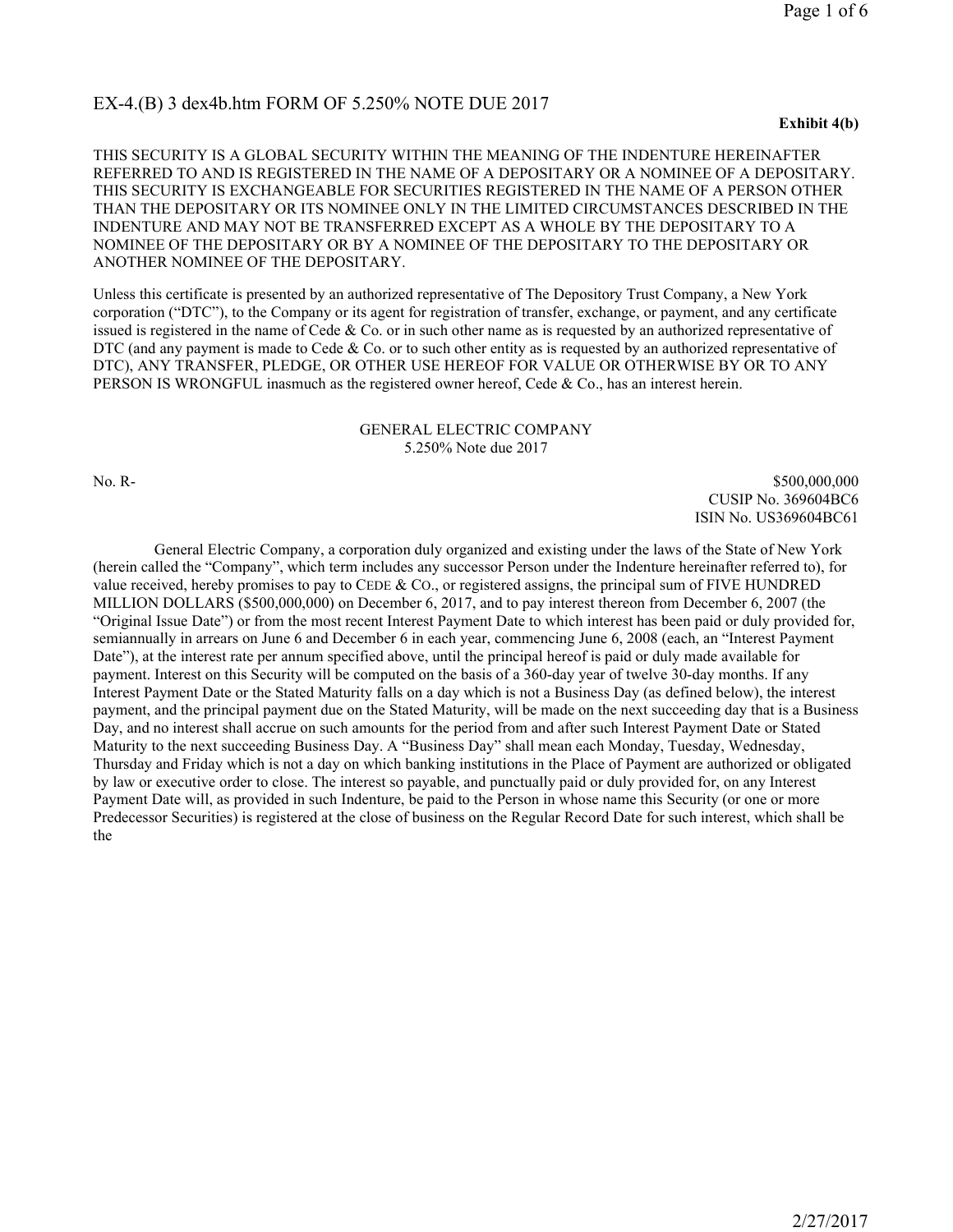May 20 or November 20, as the case may be (whether or not a Business Day) immediately preceding such Interest Payment Date; provided, however, that interest payable on December 6, 2017, shall be payable to the Person to whom the principal of this Security shall be payable. Any such interest not so punctually paid or duly provided for shall forthwith cease to be payable to the Holder on such Regular Record Date and may either be paid to the Person in whose name this Security (or one or more Predecessor Securities) is registered at the close of business on a Special Record Date for the payment of such Defaulted Interest to be fixed by the Trustee, notice whereof shall be given to Holders of Securities of this series not less than 10 days prior to such Special Record Date, or be paid at any time in any other lawful manner not inconsistent with the requirements of any securities exchange or automated quotation system on which the Securities of this series may be listed or traded, and upon such notice as may be required by such exchange or automated quotation system, all as more fully provided in said Indenture.

Payment of the principal of and interest on this Security will be made at the office or agency of the Paying Agent maintained for that purpose in the Borough of Manhattan, The City of New York (currently the Corporate Trust Office of the Trustee referred to on the reverse hereof located at 101 Barclay Street, New York, New York 10286), in such coin or currency of the United States of America as at the time of payment is legal tender for payment of public and private debts; *provided, however*, that at the option of the Company payment of interest may be made (i) by check mailed to the address of the Person entitled thereto as such address shall appear in the Security Register or (ii) by wire transfer in immediately available funds at such place and to such account as may be designated in writing by the Person entitled thereto as specified in the Security Register at least fifteen days prior to the relevant Interest Payment Date.

Reference is hereby made to the further provisions of this Security set forth on the reverse hereof, which further provisions shall for all purposes have the same effect as if set forth at this place.

### [REMAINDER OF THIS PAGE INTENTIONALLY LEFT BLANK]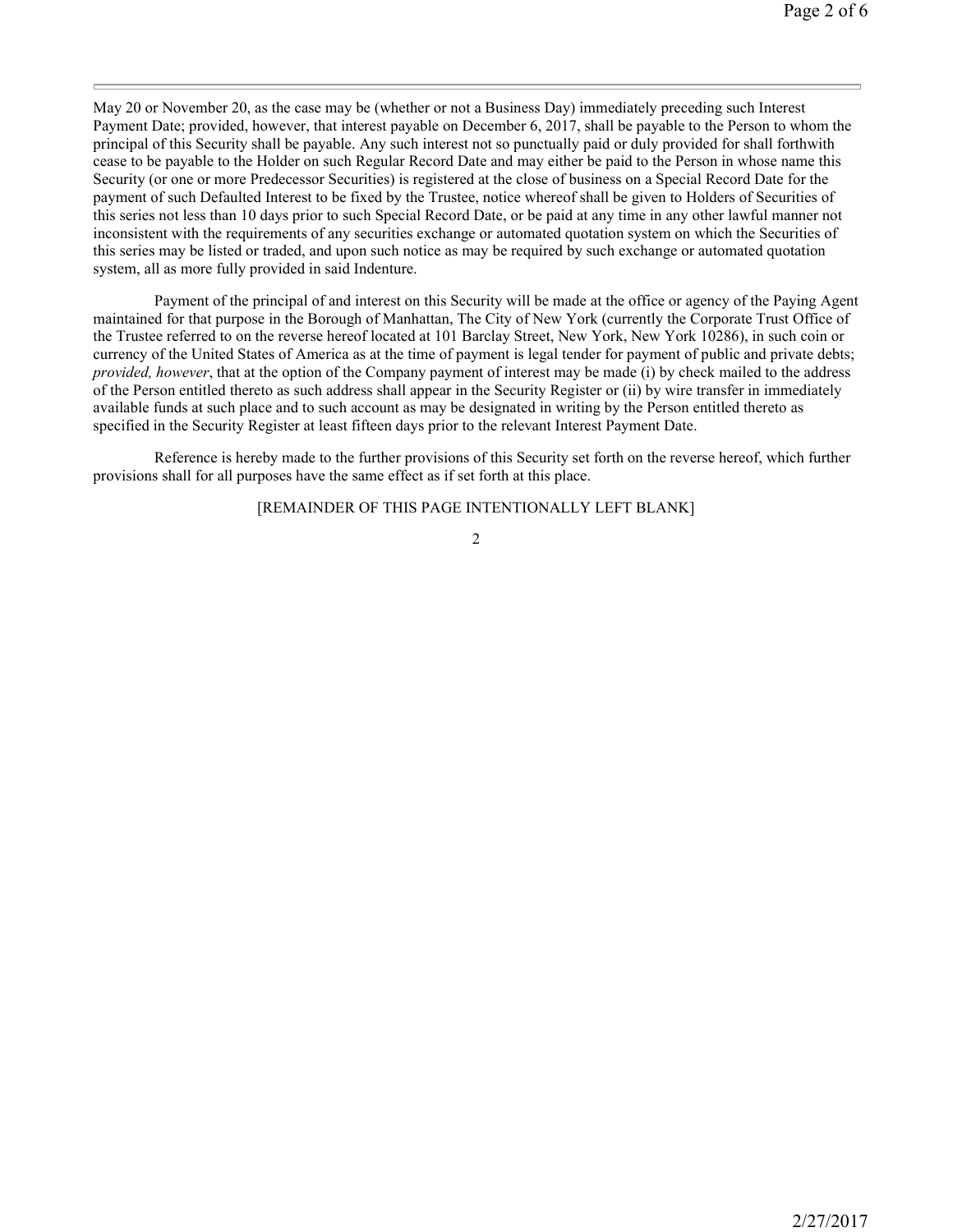Unless the certificate of authentication hereon has been executed by the Trustee referred to on the reverse hereof by manual signature, this Security shall not be entitled to any benefit under the Indenture or be valid or obligatory for any purpose.

IN WITNESS WHEREOF, the Company has caused this instrument to be duly executed under its corporate seal.

Dated: December 6, 2007 GENERAL ELECTRIC COMPANY

By:

Attest:

## TRUSTEE'S CERTIFICATE OF AUTHENTICATION

This is one of the Securities of the series designated therein referred to in the within-mentioned Indenture.

Dated: December 6, 2007 The Bank of New York, As Trustee

By:

Authorized Signatory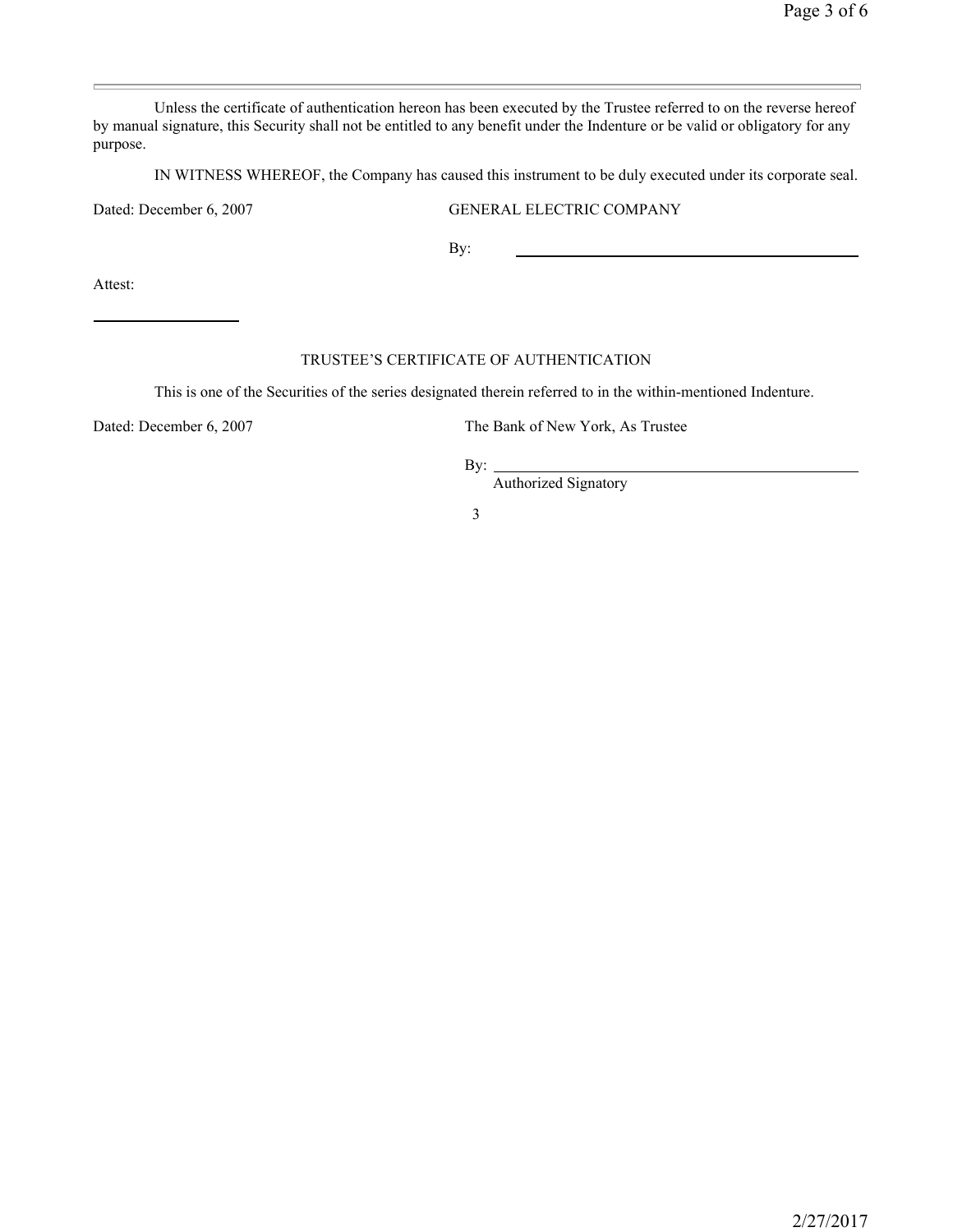### REVERSE OF SECURITY

This Security is one of a duly authorized issue of securities of the Company (herein called the "Securities"), issued and to be issued in one or more series under an Indenture, dated as of December 1, 2005 (herein called the "Indenture", which term shall have the meaning assigned to it in such instrument), between the Company and The Bank of New York (successor to JPMorgan Chase Bank, N.A.), as Trustee (herein called the "Trustee", which term includes any successor trustee under the Indenture), to which Indenture and all indentures supplemental thereto reference is hereby made for a statement of the respective rights, limitations of rights, duties and immunities thereunder of the Company, the Trustee and the Holders of the Securities and of the terms upon which the Securities are, and are to be, authenticated and delivered. This Security is one of the series designated on the face hereof, limited in aggregate principal amount to \$4,000,000,000; *provided, however*, that the authorized aggregate principal amount of the Securities of this series may be increased above such amount by a Board Resolution to such effect.

The interest payable on any Interest Payment Date will be the amount of interest accrued from, and including, the next preceding Interest Payment Date in respect of which interest has been paid or duly provided for (or from and including the Original Issue Date if no interest has been paid or duly provided for with respect to the Securities of this series) to, but excluding, such Interest Payment Date.

The Securities of this series are not subject to redemption by the Company prior to their Stated Maturity and will not be entitled to the benefit of any sinking fund.

The Indenture contains provisions for satisfaction and discharge of the entire indebtedness of this Security upon compliance by the Company with certain conditions set forth in the Indenture.

The Indenture contains provisions for defeasance at any time of the entire indebtedness of this Security upon compliance with certain conditions set forth in the Indenture.

If an Event of Default with respect to Securities of this series shall occur and be continuing, the principal of the Securities of this series may be declared due and payable in the manner and with the effect provided in the Indenture.

The Indenture permits, with certain exceptions as therein provided, the amendment thereof and the modification of the rights and obligations of the Company and the rights of the Holders of the Securities of all series to be affected under the Indenture at any time by the Company and the Trustee with the consent of the Holders of a majority in principal amount of the Securities at the time Outstanding of all series to be affected, treated as one class. The Indenture also contains provisions permitting the Holders of specified percentages in principal amount of the Securities of each series at the time Outstanding, on behalf of the Holders of all Securities of such series, to waive compliance by the Company with certain provisions of the Indenture and certain past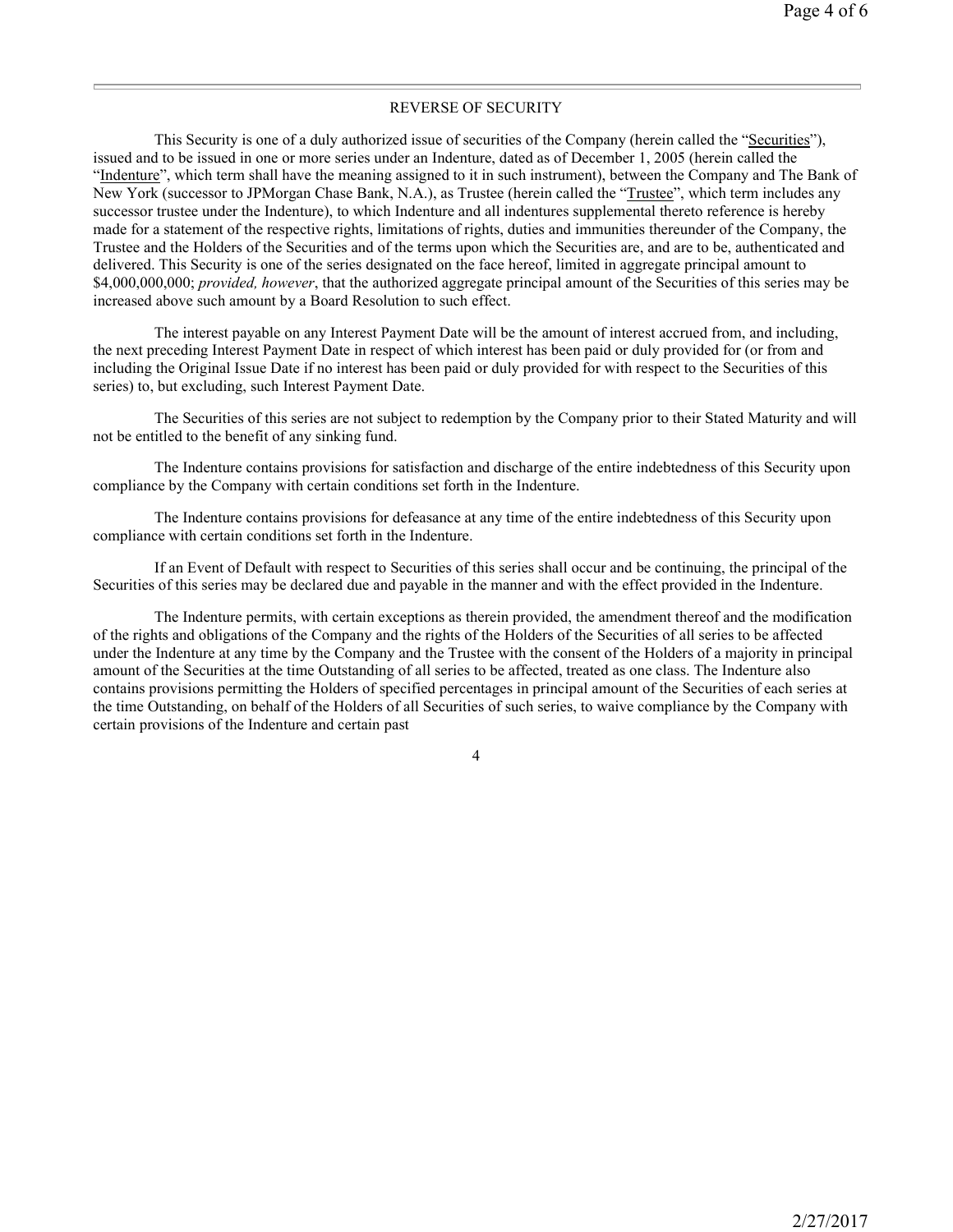defaults under the Indenture and their consequences. Any such consent or waiver by the Holder of this Security shall be conclusive and binding upon such Holder and upon all future Holders of this Security and of any Security issued upon the registration of transfer hereof or in exchange herefor or in lieu hereof, whether or not notation of such consent or waiver is made upon this Security.

As provided in and subject to the provisions of the Indenture, the Holder of this Security shall not have the right to institute any proceeding with respect to the Indenture or for the appointment of a receiver or trustee or for any other remedy thereunder, unless such Holder shall have previously given the Trustee written notice of a continuing Event of Default with respect to the Securities of this series, the Holders of not less than 25% in principal amount of the Securities of this series at the time Outstanding shall have made written request to the Trustee to institute proceedings in respect of such Event of Default as Trustee and offered the Trustee reasonable indemnity, the Trustee shall not have received from the Holders of a majority in principal amount of Securities of this series at the time Outstanding a direction inconsistent with such request, and the Trustee shall have failed to institute any such proceeding, for 60 days after receipt of such notice, request and offer of indemnity. The foregoing shall not apply to any suit instituted by the Holder of this Security for the enforcement of any payment of principal hereof or any premium or interest hereon on or after the respective due dates expressed or provided for herein.

No reference herein to the Indenture and no provision of this Security or of the Indenture shall alter or impair the obligation of the Company, which is absolute and unconditional, to pay the principal of and any premium and interest on this Security at the times, place and rate, and in the coin or currency, herein prescribed.

As provided in the Indenture and subject to certain limitations therein set forth, the transfer of this Security is registrable in the Security Register, upon surrender of this Security for registration of transfer at the office or agency of the Company in any place where the principal of and any premium and interest on this Security are payable, duly endorsed by, or accompanied by a written instrument of transfer in form satisfactory to the Company and the Security Registrar duly executed by, the Holder hereof or his attorney duly authorized in writing, and thereupon one or more new Securities of this series and of like tenor, of authorized denominations and for the same aggregate principal amount, will be issued to the designated transferee or transferees. No service charge shall be made for any such registration of transfer or exchange, but the Company and the Security Registrar may require payment of a sum sufficient to cover any tax or other governmental charge payable in connection therewith.

Prior to due presentment of this Security for registration of transfer, the Company, the Trustee and any agent of the Company or the Trustee may treat the Person in whose name this Security is registered as the owner hereof for all purposes, whether or not this Security be overdue, and neither the Company, the Trustee nor any such agent shall be affected by notice to the contrary.